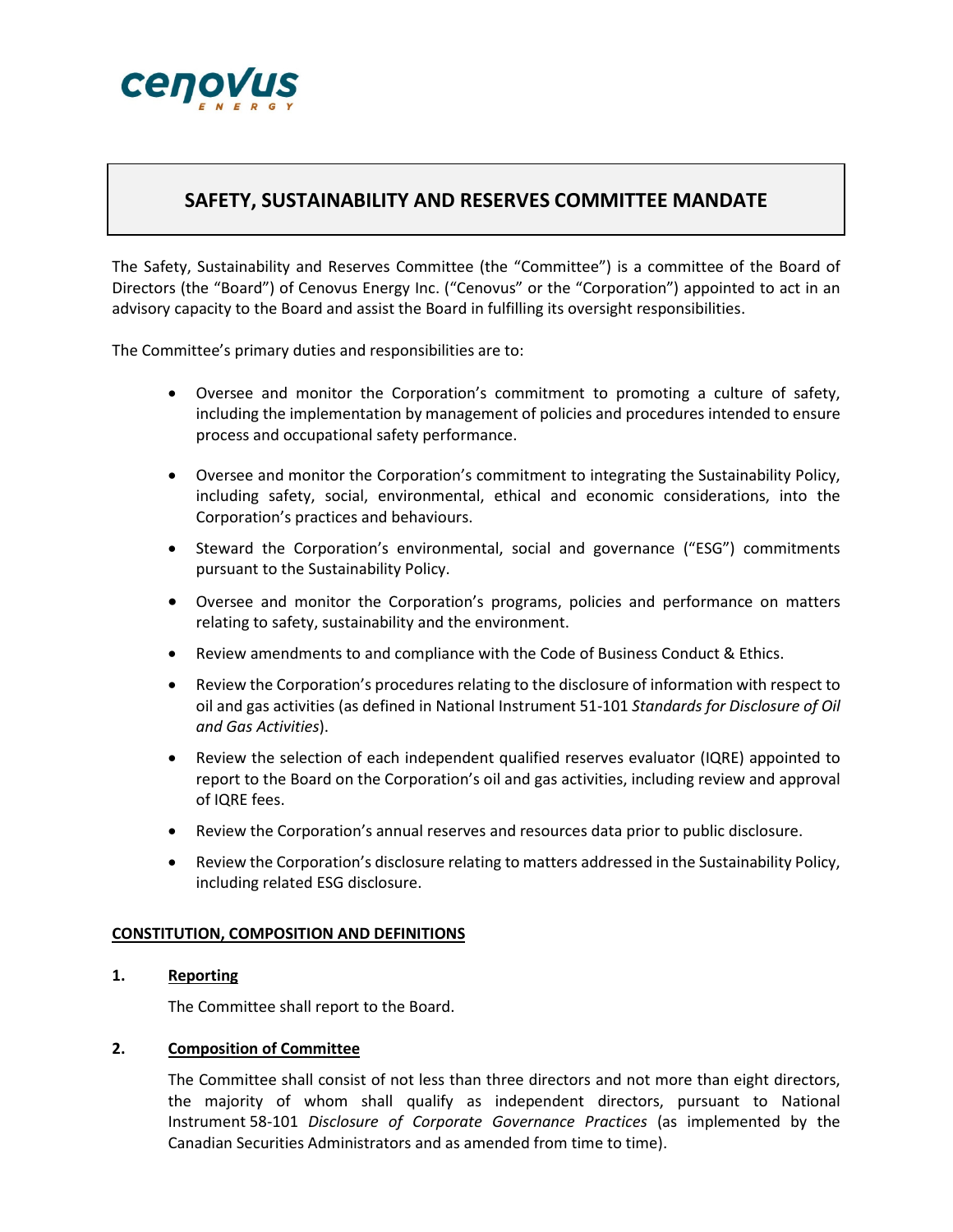The non-executive Board Chair shall be a non-voting member of the Committee. See "Quorum" for further details.

### **3. Appointment of Committee Members**

Committee members shall be appointed by the Board, effective after the election of directors at the annual meeting of shareholders, provided that any member may be removed or replaced, subject to any requirements under the heading "Composition of Committee" above, at any time by the Board and shall in any event cease to be a Committee member upon ceasing to be a Board member.

### **4. Vacancies**

Where a vacancy occurs at any time in the membership of the Committee, it may be filled by the Board.

#### **5. Chair**

The Governance Committee shall recommend for approval to the Board an independent director as Chair for the Committee (the "Chair"). The Board shall appoint the Chair.

If unavailable or unable to attend a meeting of the Committee, the Chair shall ask another member to chair the meeting, failing which a member of the Committee present at the meeting shall be chosen to preside over the meeting by a majority of members of the Committee present at such meeting.

The Chair presiding at any meeting shall have a casting vote.

The items pertaining to the Chair in this section should be read in conjunction with the Committee Chair section of the *Chair of the Board of Directors and Committee Chair General Guidelines*.

### **6. Secretary**

The Committee shall appoint a Secretary who need not be a member of the Committee. The Secretary shall keep minutes of the meetings of the Committee.

### **7. Committee Meetings**

The Committee shall meet at least annually at the call of the Chair. The Chair may call additional meetings as required. In addition, a meeting may be called by the non-executive Board Chair, the President & Chief Executive Officer, or any member of the Committee.

Committee meetings may, by agreement of the Chair, be held in person, by video conference, by means of telephone, by other electronic or communication facility or by a combination of any of the foregoing.

At every Committee meeting: a) the independent Committee members shall meet; and b) the Committee shall meet without the presence of management.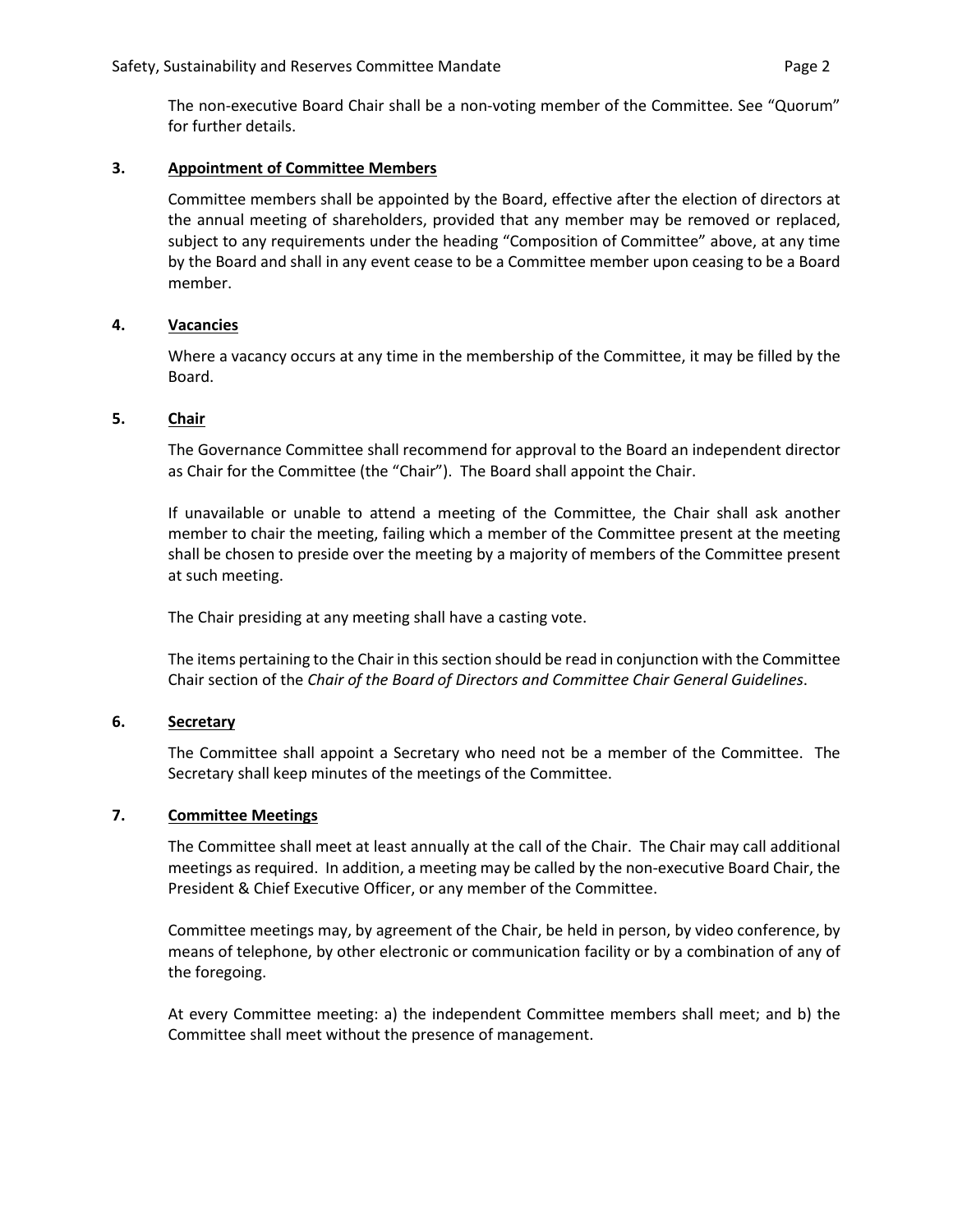#### **8. Notice of Meeting**

Notice of the time and place of each meeting may be given orally, or in writing, or by facsimile, or by electronic means to each member of the Committee at least 24 hours prior to the time fixed for such meeting.

A member may in any manner waive notice of the meeting. Attendance of a member at a meeting shall constitute waiver of notice of the meeting except where a member attends a meeting for the express purpose of objecting to the transaction of any business on the grounds that the meeting was not lawfully called.

### **9. Quorum**

A majority of Committee members, present in accordance with section 7, shall constitute a quorum. In addition, if an *ex officio*, non-voting member's presence is required to attain a quorum of the Committee, then the said member shall be allowed to cast a vote at the meeting.

#### **10. Attendance at Meetings**

The President & Chief Executive Officer is expected to be available to attend meetings, or portions thereof. Certain Executive Vice-Presidents may also be expected to be available to attend meetings, or portions thereof.

The Committee may, by specific invitation, have other resource persons in attendance.

The Committee shall have the right to determine who shall and who shall not be present at any time during a meeting of the Committee.

Directors, who are not members of the Committee, may attend Committee meetings, on an *ad hoc* basis, upon prior consultation and approval by the Committee Chair or by a majority of the members of the Committee.

### **11. Minutes**

Minutes of Committee meetings shall be sent to all Committee members. The Committee shall report its activities to the full Board at the next regularly scheduled Board meeting or more frequently as determined appropriate by the Chair.

### **12. Specific Responsibilities**

In carrying out its oversight responsibilities and its mandate, the Committee is expected to:

- (a) Review and recommend to the Board:
	- (i) Fundamental policies pertaining to safety, sustainability, and the environment having the potential to impact corporate activities and strategies;
	- (ii) Any amendments to the Code of Business Conduct & Ethics;
	- (iii) Safety and sustainability disclosures contained in the Corporation's Annual Information Form; and
	- (iv) The Corporation's annual resources data, including its annual reserves data, prior to public disclosure, and in connection therewith the Committee shall:
		- a. review the scope of work of each IQRE, as applicable;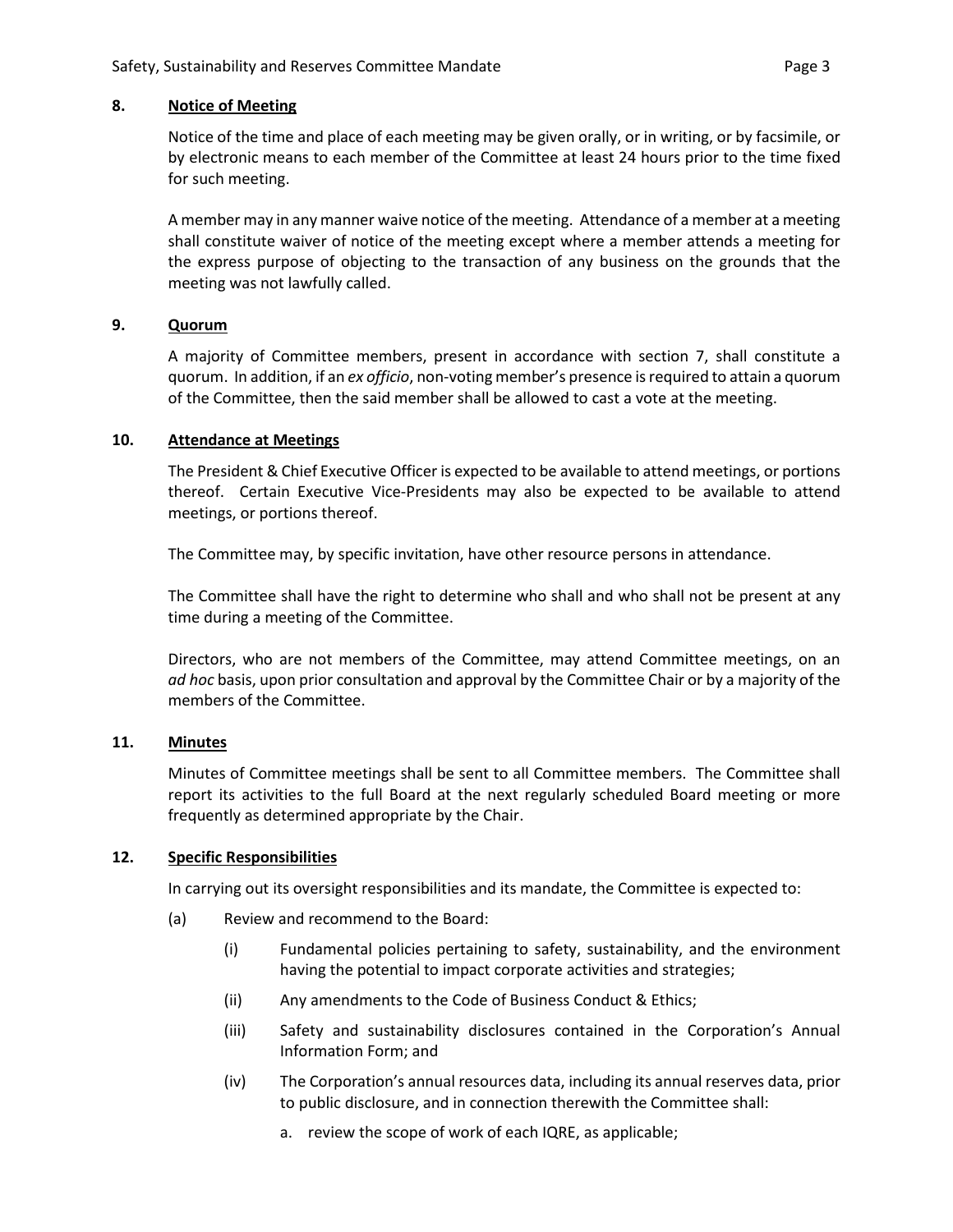- b. review the resources estimates and the reserves estimates of each IQRE, as applicable, and the report of each IQRE on the reserves estimates;
- c. review any material change to the Corporation's resources and reserves, as applicable;
- d. review the Corporation's procedures for compliance with applicable regulations and policies;
- e. meet separately with Cenovus management and with each IQRE to determine whether any restrictions affect the ability of the IQRE to report on the reserves data without reservation and to review the reserves data and the report of the IQRE thereon; and
- f. make recommendations to the Board with respect to the content, filing and release of resources data and reserves data, as applicable, including the report of the IQRE and of management and the directors, as applicable.
- (b) Review, approve and report to the Board on:
	- (i) Administrative policies pertaining to safety, environment and other sustainability matters; and
	- (ii) The fees of the IQRE.
- (c) Review and report to the Board on:
	- (i) Annual safety and other sustainability performance;
	- (ii) Progress related to performance and achievement of ESG targets, within the Committee's oversight;
	- (iii) The Cenovus Operations Integrity Management System (COIMS);
	- (iv) Each appointment of an IQRE, including the qualifications and independence of the IQRE and, in the case of any proposed change in such appointment, determine the reasons for the proposal and whether there have been disputes between the previously appointed IQRE and management of the Corporation;
	- (v) The Corporation's procedures relating to the disclosure of information with respect to oil and gas activities and in connection therewith shall:
		- a. consider the adequacy of such procedures;
		- b. review the procedures for providing information to each IQRE;
		- c. review the Corporation's procedures for compliance with applicable regulations and policies; and
		- d. make appropriate changes, reports or recommendations to the Board with respect to such procedures;
	- (vi) Meaningful stakeholder feedback, as available;
	- (vii) Sustainability disclosures contained in the Environmental, Social & Governance Reports of the Corporation;
	- (viii) Safety and other sustainability performance issues, trends and events that could impact the Corporation, its operations and its people or programs as reported by management;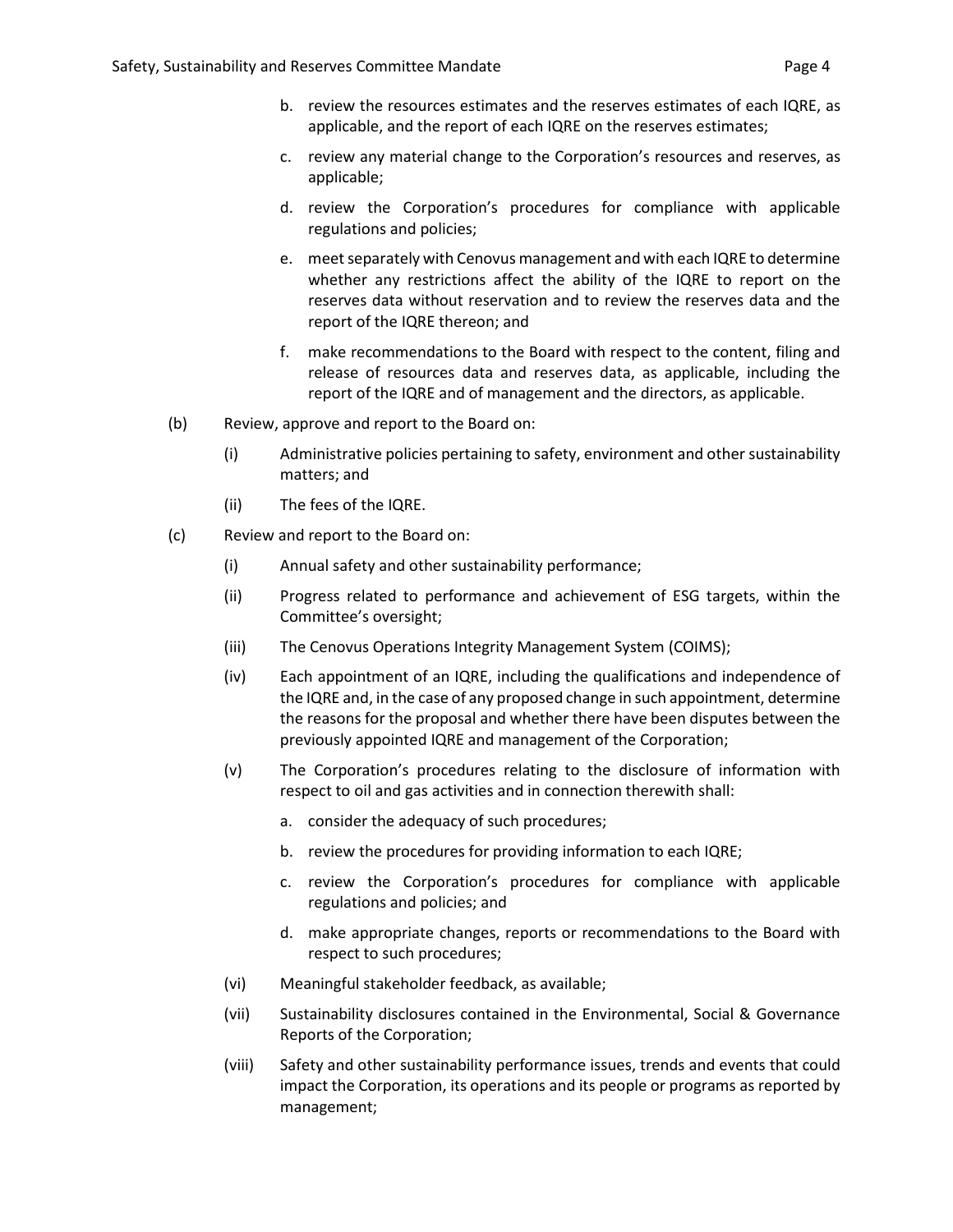- (ix) Actions and initiatives undertaken to mitigate safety and other sustainability risks that have the potential to affect the Corporation's activities, plans, strategies or reputation, as reported by management;
- (x) Compliance with the Code of Business Conduct & Ethics through regular reporting from management on the status of complaints received, employee training and sign-off; and
- (xi) Significant contraventions of applicable regulations or policies, as reported by management.
- (d) Review reports of management on:
	- (i) Quarterly safety and other sustainability performance;
	- (ii) Mitigating actions taken by management relative to reported incidents;
	- (iii) Persistent trends and high risk observations resulting from periodic management system assurance activities through inquiries of senior management others about the persistent trends or high risk observations and assess steps senior management has taken to minimize such risks to the Corporation; and
	- (iv) Remedial or mitigating action taken to manage an identified environment, health, safety or other sustainability risk, including abandonment and reclamation obligations.
- (e) Conduct:
	- (i) Field trips to observe safety and other sustainability matters in action and to emphasize the Board's support for the importance of safety and sustainability management; and
	- (ii) Safety and other sustainability Director education periodically, or as warranted.
- (f) Meet on a periodic basis separately with senior management, as required.

## **13. Risk Oversight**

The Committee has oversight of and reports to the Board about risks related to:

- (a) Safety performance and programs and procedures in place to mitigate safety incidents;
- (b) Non-compliance with regulations and policies relating to matters within the Committee's mandate;
- (c) Reserves governance and resource disclosure data and the procedures relating to the disclosure of such information;
- (d) Sustainability, including safety and health, environment and climate change, engagement with the public, including Indigenous and other communities, and related ethical and reputational impacts and disclosure;
- (e) Persistent trends and high risk observations resulting from periodic management system assurance activities;
- (f) Remedial or mitigating actions taken to manage identified health and safety, environment and climate change, and other sustainability risk, including abandonment and reclamation obligations; and